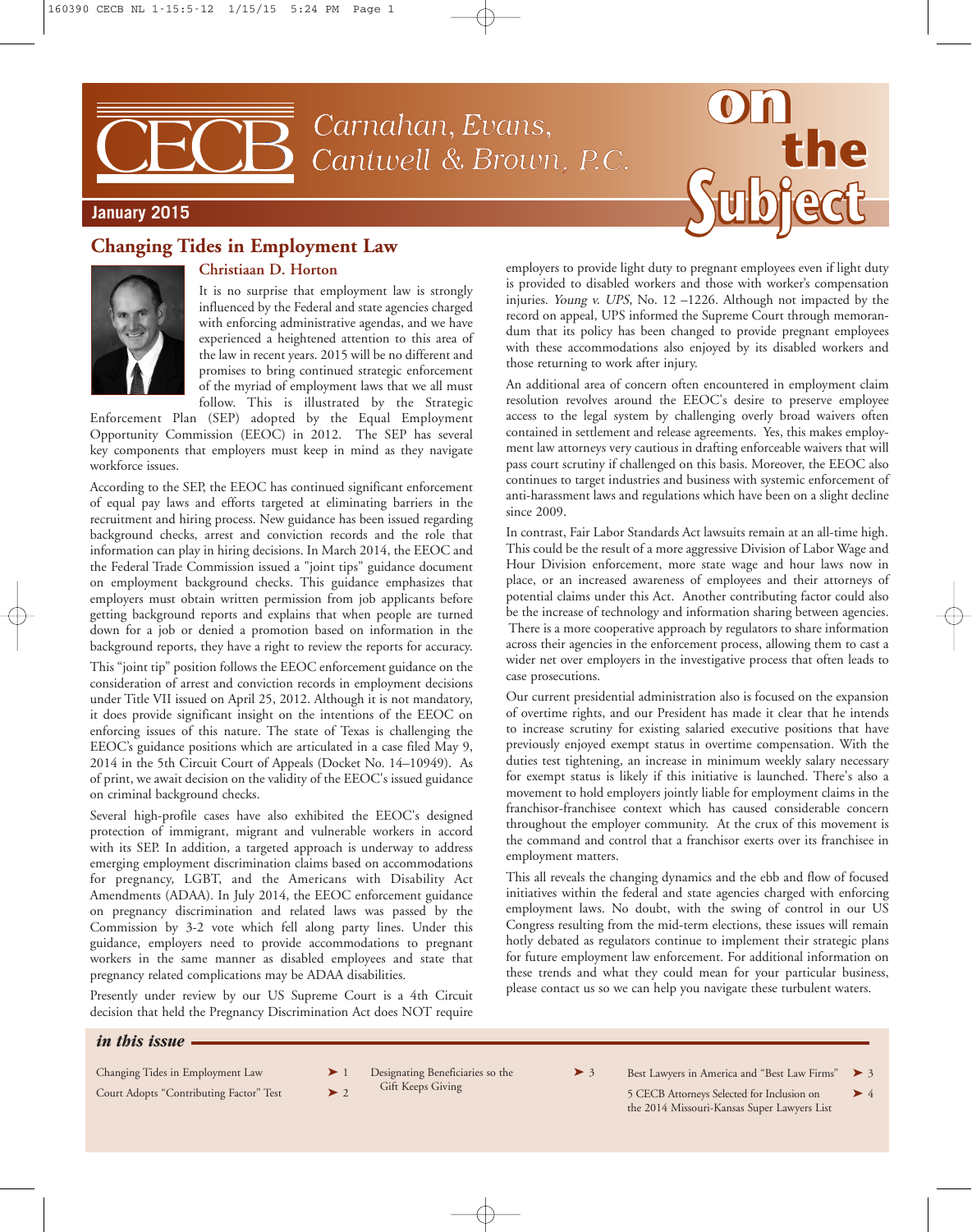# **Court Adopts "Contributing Factor" Test to Determine Discrimination Against Employee for Filing Workers Compensation Claim**



### **Howard C. Wright, Jr.**

The recent decision in Templemire v. <sup>W</sup> & <sup>M</sup> Welding, Inc. by the Missouri Supreme Court, has farreaching implications for all employers. The new test to

determine if there has been retaliatory action under section 287.780 RSMo., against an employee for making a claim under the Workers Compensation Law is whether or not the claim was a "contributing factor" to the employer's action.

Prior to the decision in Templemire the test was whether or not the action by the employer against an employee was the "exclusive cause" for the employers actions. The difference between the old and new test is like night and day. The Templemire case is the latest in a string of cases adopting the "contributing factor" test. First, the Court adopted the "contributing factor" test with respect to cases under the Missouri Commission for the Human Rights Act in Daugherty v. City of Maryland Heights, and then, with respect to employer actions for failure to pay, overtime in Fleshner v. Pepose Vision Institute.

If an employer discriminates against an employee who filed a workers compensation claim the employer should expect a lawsuit for damages based on the private cause of action created by 287.780 RSMo. for discriminating against someone who filed a workers compensation claim. The new "contributing factor" test established in Templemire radically changes the balance with respect to retaliatory action by employers against employees for making a claim under the Workers Compensation Law from a likely win to a likely loser for public employers. Prior to Templemire, the employee had to show that the retaliatory action - taken after the employee filed a workers compensation claim - was the direct cause of the discrimination.

So how do employers protect themselves from retaliatory discharge claims under the Workers Compensation Law? Before answering this question it is useful to review the facts in the Templemire case to learn from the good, the bad and the ugly.

Templemire (Employee) was injured on the job, and filed a worker's compensation claim. After returning to the job the Employee was put on light duty and was later fired by the Employer. The Employee filed a claim of retaliatory

discharge under 287.780 of the Worker's Compensation Act, which allows the Employee to bring a claim for damages.

There are certainly some inferences in Templemire that the Employee took advantage of the situation. On the other hand, the facts showed that the Employer took substantial steps to accommodate the injury of the Employee by providing light duty work and had in place policies that provided for progressive discipline. This is good.

Of course, not everything went the way it was supposed to because the Employer did not follow its progressive disciplinary policy. The Employee had a stellar record with no discipline until after he was injured when he was fired. The Employee was generally regarded as a good worker and a nice guy by his co-workers and supervisors. Ouch, this hurts and is bad. So much for progressive discipline.

Worse yet, at the supervisory level there were a lot of statements adverse to the Employers interest because when the supervisor got fed up he blew up (the court called it a "tirade"). The supervisor believed the Employee was milking the injury and told the Employee he could "sue him for whatever reason, that's what he pays premiums for and the attorneys." This is ugly. In addition, the Employee was able to infer that the Employer seemed to have a policy of treating injured workers harshly.

As you can see this case was a mixed bag for the Employer allowing the trier of the facts (jury or judge, but usually a jury) the leeway to decide the case for or against the Employer making the instructions to the jury critical. This is because the Employee merely needed to establish that the worker's compensation claim was a "contributing factor" to the Employer's decision to terminate his employment. Once the Employee was able to establish that the claim



might have been a contributing factor the jury could return a verdict in favor of the employee. Retaliation claims are going to be very difficult to defend because jurors will naturally sympathize with the injured employee and judges will not like anything that looks like it was retaliation.

So what should the employer do to minimize its exposure from claims of retaliatory action by employees who have filed Worker's Compensation claims?

- *▪* Carefully investigate the facts and suspend the employee if necessary while you determine the facts. Do not take disciplinary action against an employee who filed a workers compensation claim without careful review of the facts. It is better to suspend the employee while action is being considered then make a hasty decision that you will later regret.
- *▪* Have a progressive disciplinary policy that you follow. I have been involved in many cases where the supervisor contends that the employee was the worst employee in the world but when you looked at the personnel file of the employee there is nothing in the file to back up these statements. In fact, it is not uncommon to see glowing reports of the employees performance with no indication that there is a problem. Many times this is a result of the so-called proverbial "straw that broke the camels back" syndrome. The supervisor does nothing to document his or her concerns until he or she has had their fill of putting up with the employee's actions and then it all breaks loose. Except for the most extreme violation of the work rules, an employer should never fire or take other disciplinary action against a "never previously disciplined or reprimanded" employee that has filed a worker's compensation claim as it would likely be a recipe for disaster.
- *▪* Document, document, document. An employer should maintain written documentation of employee's work rule violations. If the employee is claiming a back injury and you can obtain photos or video of the employee installing a new roof, as I once did, then the case will be much better. I know loafing on the job is hard to document, but you might be able to do this without being too intrusive, through electronic means. Otherwise good old-fashioned handwritten records that carefully document the actions of the employee are important to back up other evidence.

*Continued on Page 3*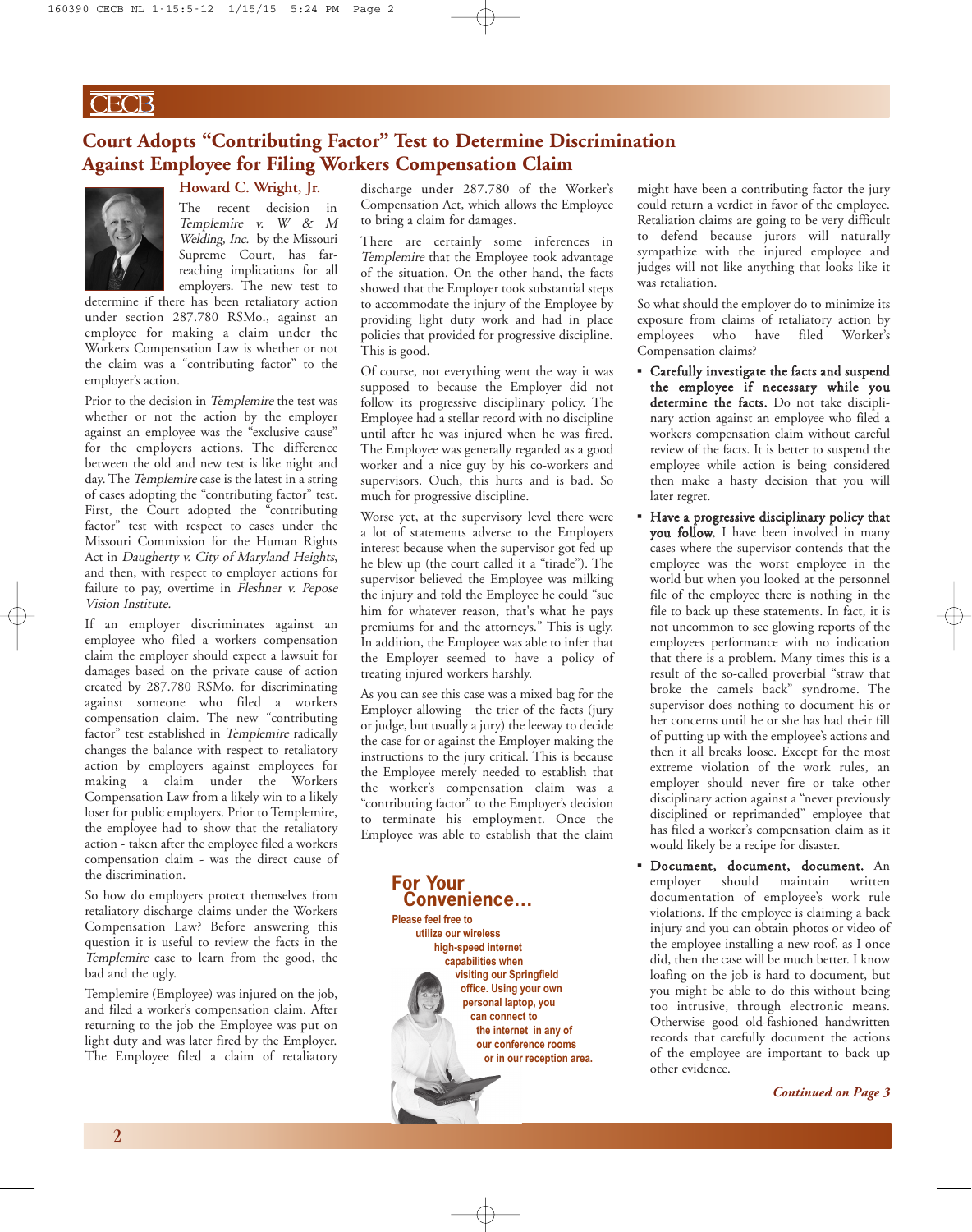# $\overline{\text{ECB}}$

#### *Court Adopts "Contributing Factor" Test-Continued from Page 3*

*▪* Train supervisors to not make adverse statements. Tirades should not be tolerated. Remember the attorney for the employee will always be looking for some sort of statement made by your supervisors or yourself to show that you took discriminatory action or you are prejudiced. Once the other side finds these statements or actions they will milk it for everything it's worth. I have always scrutinized the record to see if I can find some little gem, which I can use throughout the case to show discrimination, prejudice or unreasonableness.

Employers may wonder what they can do to establish a reasonable balance between what is fair for the employer and employee. Certainly the remedy will have to come from the General Assembly. The rule prior to the Templemire case seemed unfair to the employee while, after the change the new contributing factor rule seems unfair to employers. A balance needs to be struck that protects employees and employers.

There is an intermediate standard known as the McDonnell Douglas burden shifting standard that is used in federal court for EEOC violations, which seems to strike a balance between the two extremes. Under that standard once the employee has made a prima facie case the employer can show it had a valid reason for taking the action that does not violate the law; provided, however the employee can rebut the employers reason by showing that it was a pretext for the employer's actions.

Employers should work individually and together through their respective trade organizations or the Chamber of Commerce as well as other groups to bring about a legislative solution by the General Assembly to strike a fair balance between the rights of workers and employers.

### **Designating Beneficiaries so the Gift Keeps Giving**



### **Christiaan D. Horton**

With the new calendar year, it is always a good idea to reflect on your beneficiary designations for your various accounts including your 401(k) plans and IRA's.

Assets like bank accounts, CDs, stocks and real estate will generally pass to your named beneficiaries without income tax ramifications. Beneficiaries will pay ordinary income tax on distributions from pretax 401(k) accounts and traditional IRA's; however, with Roth IRAs and Roth 401(k) accounts, beneficiaries can receive benefits free from income tax if all tax requirements are met. This means you must consider the impact of income taxes when designating beneficiaries on your 401(k) and IRA assets. Otherwise, your beneficiaries may not be treated "equally" as you intended after taxes are paid.

It is also wise to have multiple beneficiaries in the event that a primary beneficiary is unable to receive the benefits or declines them (disclaimer in tax lingo). That way a secondary or contingent beneficiary can receive the benefits, and the benefits can transfer as intended outside of your probate estate.

There are two primary ways your retirement benefits could end up in your probate estate. Most know that probate is the court process in which assets are transferred from someone who has died to his or her heirs or beneficiaries entitled to receive them, but it is something to be avoided, right? Most would agree.

The first way your retirement benefits could end up in your probate estate is by a direct route, the naming of your estate as beneficiary, but should you do this? This raises complex tax considerations that must be seriously considered, and legal advice is always

recommended with this approach. The opportunity to maximize tax deferral by spreading out distributions may be lost if your estate receives your retirement benefits.

The second avenue is indirect and often unintended. If no named beneficiary survives you, or if you do not have a properly designated beneficiary on your accounts, your probate estate may end up as the beneficiary by default. Retirement Plan documents should first be considered as they may contain provisions that designate a beneficiary by default if one is not properly named.

Normally a spousal beneficiary has the greatest flexibility for delaying distributions that are subject to income tax. Your spouse may roll over 401(k) or IRA accounts you leave behind to his or her IRA or qualified plan or may treat such accounts as his or her own which can provide more tax and planning options. The potential downside to naming your spouse as a primary beneficiary is that it may increase the size of his or her estate for estate tax purposes.

When it comes to naming your Trust as a beneficiary, beware! Special tax rules apply that can create a host of potential income tax complications as well.

With the advent of the new year, this is a great time to contact our Estate Planning Group to make sure that your beneficiary designations are set and that you are maximizing the tax advantages available to you with your estate plan.



# **Best Lawyers in America and "Best Law Firms"**

CECB is pleased to announce that three of the firm's Shareholders, Clifford S. Brown, Joseph "Chip" D. Sheppard, III, and Thomas D. Peebles, Jr. were selected by their peers to be among the elite professionals for inclusion in the 2014 edition of The Best Lawyers in America.

The firm also received a U.S. News - Best Lawyers "Best Law Firms" first-tier ranking. Best Lawyers is regarded by both the legal profession and the public as the definitive guide to legal excellence in the U.S. Best Lawyers is based on a rigorous national survey involving more than 3.1 million evaluations of lawyers by other lawyers. (Copyright 2013 by Woodward/White, Inc., of Aiken, S.C.).



Cliff Brown was selected in the practice area of Trust and Estates in Springfield, MO and was also selected in the area of Litigation – Trusts and Estates.



Chip Sheppard was selected for inclusion in The Best Lawyers in America in the practice area of Litigation – Securities.



Tom Peebles selected for inclusion in The Best Lawyers in America in the practice area of Trusts and Estates.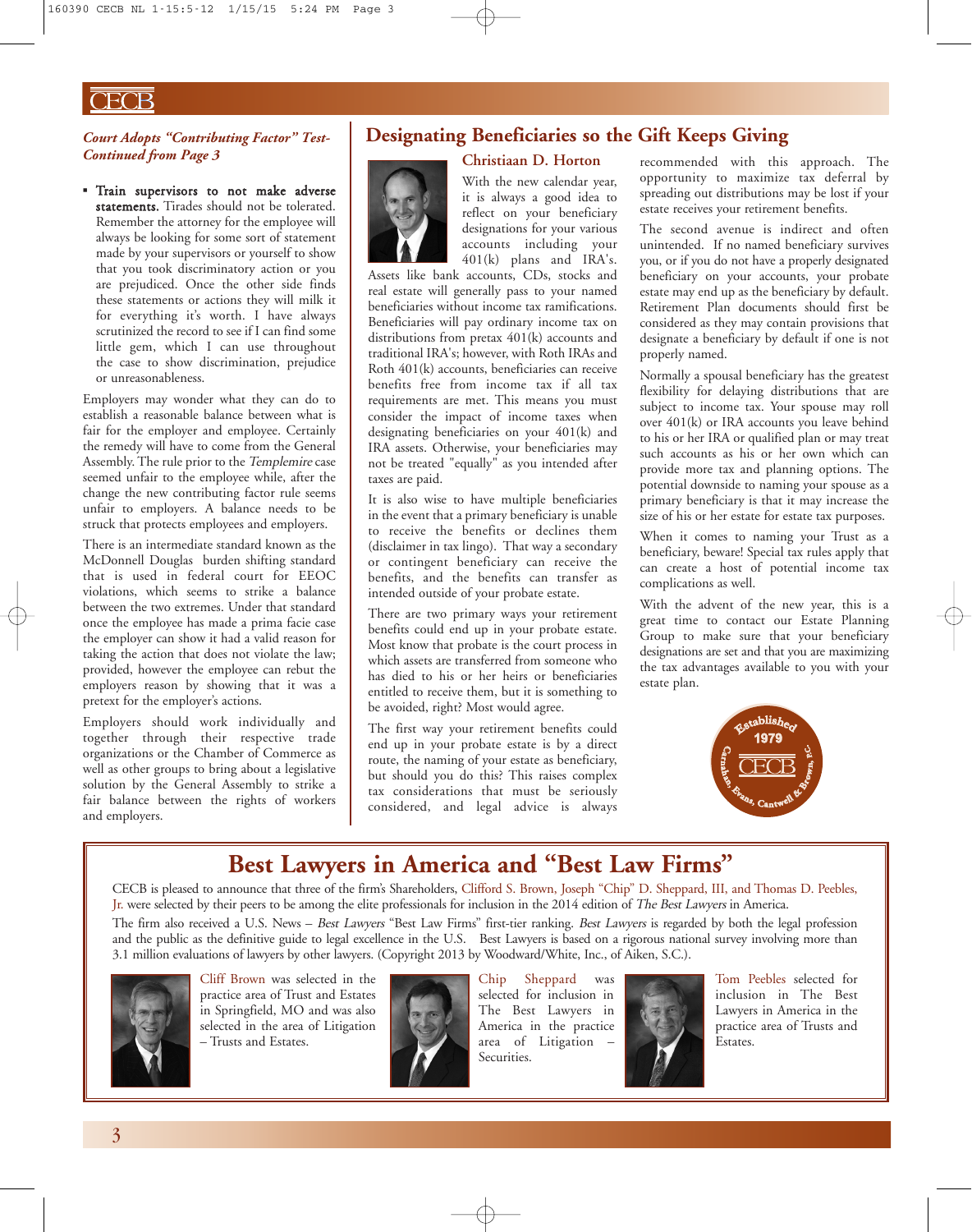# **5 CECB Attorneys Selected for Inclusion on the 2014 Missouri-Kansas Super Lawyers List**

Each year, *Law & Politics Magazine* invites lawyers in each state to nominate top Missouri and Kansas lawyers, they've personally observed in action. Research is then conducted on each candidate dividing them into practice areas. A panel of preeminent peers in each practice area then evaluates each candidate. From the original pool of candidates, only 5 percent of Missouri and Kansas attorneys are selected for inclusion in Super Lawyers. Meet the five CECB Attorneys that were included on the list.



**John M. Carnahan III** is a shareholder in the Transactional and Estate Planning Practice Groups of Carnahan, Evans, Cantwell & Brown, P.C. He concentrates his practice in the areas of tax planning, corporate transactions, estate planning, and business succession planning for family-owned businesses. Mr. Carnahan has been awarded an AV Rating by Martindale-Hubbell.

Mr. Carnahan's practice has included advice and assistance in real estate acquisitions and development, financial institution organization and compliance, business and estate planning, and acquisition and sale of businesses. Mr. Carnahan has served as author and editor for the Missouri Law Review, the Current Case Development ABA Section of S Corporations, and The Tax Lawyer.

Mr. Carnahan was recently appointed as the American College of Tax Counsel (ACTC) Regent for the 8th Circuit. The ACTC is a nonprofit professional association of tax lawyers in private practice, in law school teaching positions and in government, who are

recognized for their excellence in tax practice and for their substantial contributions and commitment to the profession. The College is composed of Fellows (approximately 700 current members) chosen by their peers in recognition of their outstanding reputations and contributions in the field of tax law and is governed by a Board of Regents consisting of one Regent from each federal judicial circuit and two Regents at large. Regents are primarily responsible for assisting in the nomination process for new ACTC Fellows.

In 2005, the Missouri Senate confirmed Mr. Carnahan's appointment by Governor Matt Blunt to serve on the University of Missouri Board of Curators, representing the Seventh Congressional District. The Board of Curators is a nine-person governing body of a four-campus system including the University of Missouri-Columbia, the University of Missouri-Kansas City, the University of Missouri-Rolla, and the University of Missouri-St. Louis.

Mr. Carnahan is also a member of the Springfield Metropolitan and American (Member, Sections on: Taxation, Business Law, and Real Property, Probate and Trust Law) Bar Associations, as well as The Missouri Bar (Chairman, Taxation Committee, 1984-1985). He is a Fellow of the American College of Tax Counsel, the American Bar Foundation, the Missouri Bar Foundation, and has been active in Bar Association activities involving continuing legal education. Mr. Carnahan has been included on the Missouri Kansas "Super Lawyers" list published by Law and Politics magazine since 2006.

John has been included on the Missouri Kansas Super Lawyers® list since 2006.



**Clifford S. Brown** practices in the Estate Planning Practice Group at Carnahan, Evans, Cantwell & Brown, P.C. He concentrates his practice in the areas of estate planning, probate, and trust litigation, and related tax matters.

Mr. Brown served as the 84th President of the Springfield Metropolitan Bar Association in 2006. In September 2003, he was appointed to the Board of Law Examiners by the Supreme Court. As a Board member, his role involves the investigation and determination of the character and fitness of individuals seeking admission to the bar, determining the qualifications of practicing attorneys from other states seeking to be admitted to the Missouri Bar without examination, and in developing, administering, and grading the examinations of new applicants seeking admission to the bar.

Mr. Brown has served as an educator and speaker on behalf of the Supreme Court of the State of Missouri, the Missouri Bar Association, the University of Missouri - Columbia School of Law, and other organizations in providing continuing legal education

to members of the legal profession. Mr. Brown is listed in Who's Who in American Law, as well as The Best Lawyers in America. Mr. Brown is the author of several publications, including the chapters on "Taxation" (Missouri Family Law Deskbook, The Missouri Bar, 4th and 5th Editions, published July 1988 and 1996, respectively), and as co-author of the chapter on "Trust Contests" (Missouri Trusts, Powers of Attorney, Custodianships, and Nonprobate Matters, 2nd Edition, published 2006).

In 1991, Mr. Brown was elected as a Fellow of the American College of Trust and Estate Counsel. Additionally, Mr. Brown is a member of the American Bar Association where he is a Member of the Trust and Estates Group and the Missouri Bar, where he has served as Chairman of the Probate Law Subcommittee of the Probate and Trust Committee. Mr. Brown is also a member of the Greene County Estate Planning Council.

Mr. Brown's community involvement includes serving on the Board of Directors of the Burrell Center and the Community Foundation of the Ozarks. Cliff has been selected to the Missouri Kansas Super Lawyers® list since 2005.



**Joseph D. "Chip" Sheppard, III** is a shareholder in the Litigation/Dispute Resolution Practice Group of Carnahan, Evans, Cantwell & Brown, P.C. He concentrates his practice in the areas of real estate, business, securities and intellectual property litigation, dispute resolution and transactions.

A substantial portion of Mr. Sheppard's practice includes securities and other fraud and fiduciary duty related claims, both as an arbitrator and as counsel for the parties. Mr. Sheppard has tried a combined total of more than 50 arbitrations, state and federal trials, both jury and non-jury, in his areas of concentration. Other areas of concentration are various business transactions, acquisitions, real estate development and related litigation and probate litigation.

Mr. Sheppard is a board member of the Springfield Metropolitan Bar Association, Chairman of the Non-Partisan Court Plan

Committee, member of the American Bar Association, the Missouri Bar, and the Public Investors Arbitration Bar Association. In 2005 he was elected as a Fellow of the American Bar Association, an honor bestowed upon less than .5 percent of the. In 2008, he Co-Chaired the Greene Countians for Fair and Impartial Judges Committee which was responsible for bringing the Missouri Court Plan to Greene County, was a finalist for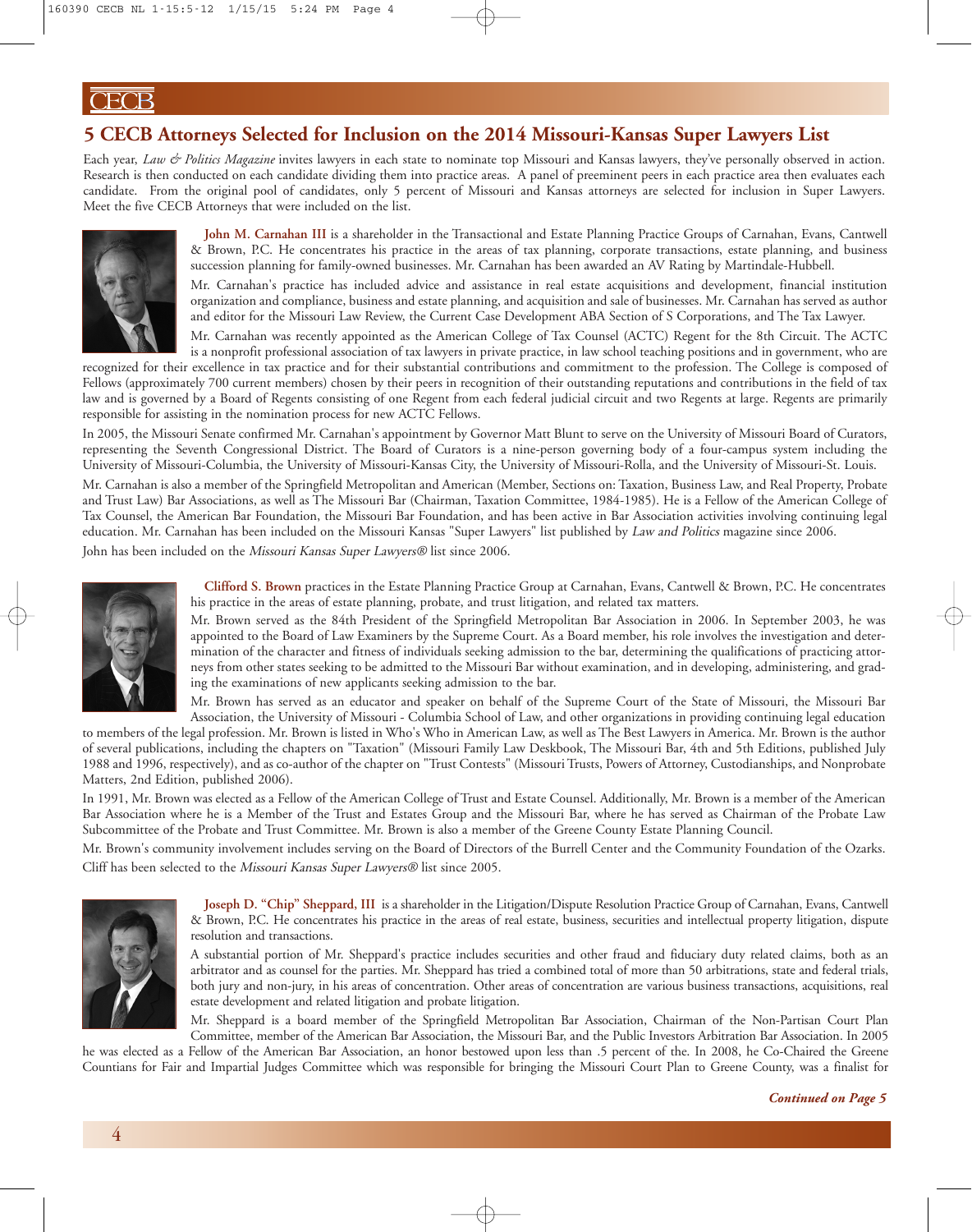#### *Missouri-Kansas Super Lawyers - Continued from Page 4*

Missouri Lawyer of the Year and received the Missouri Bar Association and Springfield Metropolitan Bar Association President's Awards in recognition of extraordinary service to those Associations and the legal profession. Finally, he has been named to the "Best Lawyers in America" list by the publication of the same name. Mr. Sheppard is a former arbitrator for the American Arbitration Association, New York Stock Exchange, and is presently an arbitrator for the National Association of Securities Dealers (FINRA).

Mr. Sheppard's community involvement includes serving as a director of Hickory Hills Country Club (2003-present), as well as serving as a member of the Chamber of Commerce Governmental Relations Committee (1995-present). He also served as an Elder at the First and Calvary Presbyterian church and on various committees. Mr. Sheppard has also served on the Board of Directors for Leadership Springfield and the Housing Authority of Springfield. Chip was selected to the Missouri Kansas Super Lawyers® list in 2005 and 2006 and again for 2010-2014.



**Thomas D. Peebles, Jr** is a shareholder and member of the Estate Planning Practice Group of Carnahan, Evans, Cantwell & Brown, P.C. Mr. Peebles has concentrated his practice in estate planning and estate and trust administration matters since 1980.

Mr. Peebles has significant experience in the preparation of basic and sophisticated estate planning documents, and in wealth transfer planning for high net worth clients, closely held business owners and their families. He has been awarded an AV Rating from Martindale-Hubbell in recognition of his preeminent work in assisting his clients in achieving their estate planning goals and objectives. In 2004, Mr. Peebles was elected a Fellow of The American College of Trust and Estate Counsel in recognition of distinguished service in the practice of estate planning, probate and trust law.

Mr. Peebles has been honored since 2010 by being named to the "Best Lawyers in America" list. In 2007, Mr. Peebles was elected by his peers as a Fellow in the American Bar Foundation. Membership as a Fellow in the American Bar Foundation is limited to onethird of one percent of the lawyers in America and is in recognition of a lawyer whose professional, public and private career has demonstrated outstanding dedication to the welfare of the community and to the traditions of the profession.

Mr. Peebles is the author of several publications, including "Estate Planning Practice - The Fundamentals" (MoBAR, Annual Estate and Trust Institute, 2003), "Miscellaneous Estate Planning Techniques" (Missouri Bar Estate Planning Deskbook, 3rd Edition, 2010) "Basic Tax Considerations" (National Business Institute, How to Draft Wills and Trusts in Missouri, 1996), "Funding and Operating Living Trusts" (National Business Institute, Planning Opportunities with Living Trusts in Missouri, 1993), and "Funding the Living Trust" (MOBAR CLE, Effective Use of Living Trust, 1991). Additionally, Mr. Peebles is a frequent speaker on estate planning topics, including programs for The Missouri Bar.

Mr. Peebles has, over the years, devoted a substantial amount of his time towards civic and charitable activities including the Community Foundation of the Ozarks, the Foundation for the Springfield Public Schools, the Springfield-Greene County Library Foundation, the History Museum of the Ozarks, the Hospice Foundation of Southwest Missouri, and the Child Advocacy Council. Mr. Peebles was recognized as one of ten "Volunteers of the Year" as part of the 2004 Gift of Time Awards sponsored by the Council of Churches of the Ozarks.

In addition to his membership in the American College of Trust and Estate Counsel, Mr. Peebles is a member of the Springfield Metropolitan Bar Association (Chair, Probate and Trust Committee, 1991 to 1992), the Missouri Bar (Member, Probate and Trust Committee), the Greene County Estate Planning Council (President, 1990-1991), and the American Bar Association (Member, Real Property, Probate and Trust Law Section). Tom was selected to the Missouri Kansas Super Lawyers® list in 2005 and 2006 and again for 2010-2014.



**Rodney H. Nichols** is a shareholder of thefirm and is part of the Banking, Litigation andTransactional Practice Groups of Carnahan, Evans, Cantwell & Brown, P.C. He concentrates his practice in the areas of banking and creditor's rights, commercial and real estate litigation and general corporate matters. He has served as Chairman and Vice Chairman of the Bank Counsel Section of the Missouri Banker's Association and remains a member of its advisory board. He has been a frequent speaker on current legal issues and trends impacting financial institutions, and along with another member of the firm's litigation team, successfully defended a large regional financial institution in a case brought against it in federal court by a customer involving a fraudulent wire transfer and the financial institution's online banking security. This was the first reported case in the United States where the financial institution prevailed in establishing the soundness of its online banking security under Article 4A of the Uniform Commercial Code. The case has received national attention and has been widely publicized in various banking publications.

Mr. Nichols has also served as an appointed member of the Federal Practice Committee for the United States District Court, Western District of Missouri and is a former Chairman of the Springfield Metropolitan Bar Association's Federal Bench and Bar, Commercial Law and Insolvency and Programs committees.

Mr. Nichols devotes a significant amount of time to the community and has served as Chairman of the Board of Directors for the Developmental Center of the Ozarks. In October 2004, Mr. Nichols was appointed by the Greene County Commissioners to serve as a Member of the Springfield/Greene County Library Board of Trustees and served two terms through July, 2011. In 2003, he was recognized by the Springfield Business Journal with their "40 Under 40" award, for his outstanding contribution to the community and his profession.

In January 2007, Mr. Nichols was appointed as a Member of the City of Springfield's Jordan Valley Park Tax Abatement and Tax Increment Financing Commission. In 2011 he was selected to serve as a member of a task force organized by the City of Springfield to evaluate the future use and development of a parcel of real estate owned by the City adjacent to the City's Exposition facility.

Rodney was previously named to the Missouri & Kansas Super Lawyers list as a Rising Star and was selected in 2013 & 2014 for inclusion on the Missouri Kansas Super Lawyers® list.